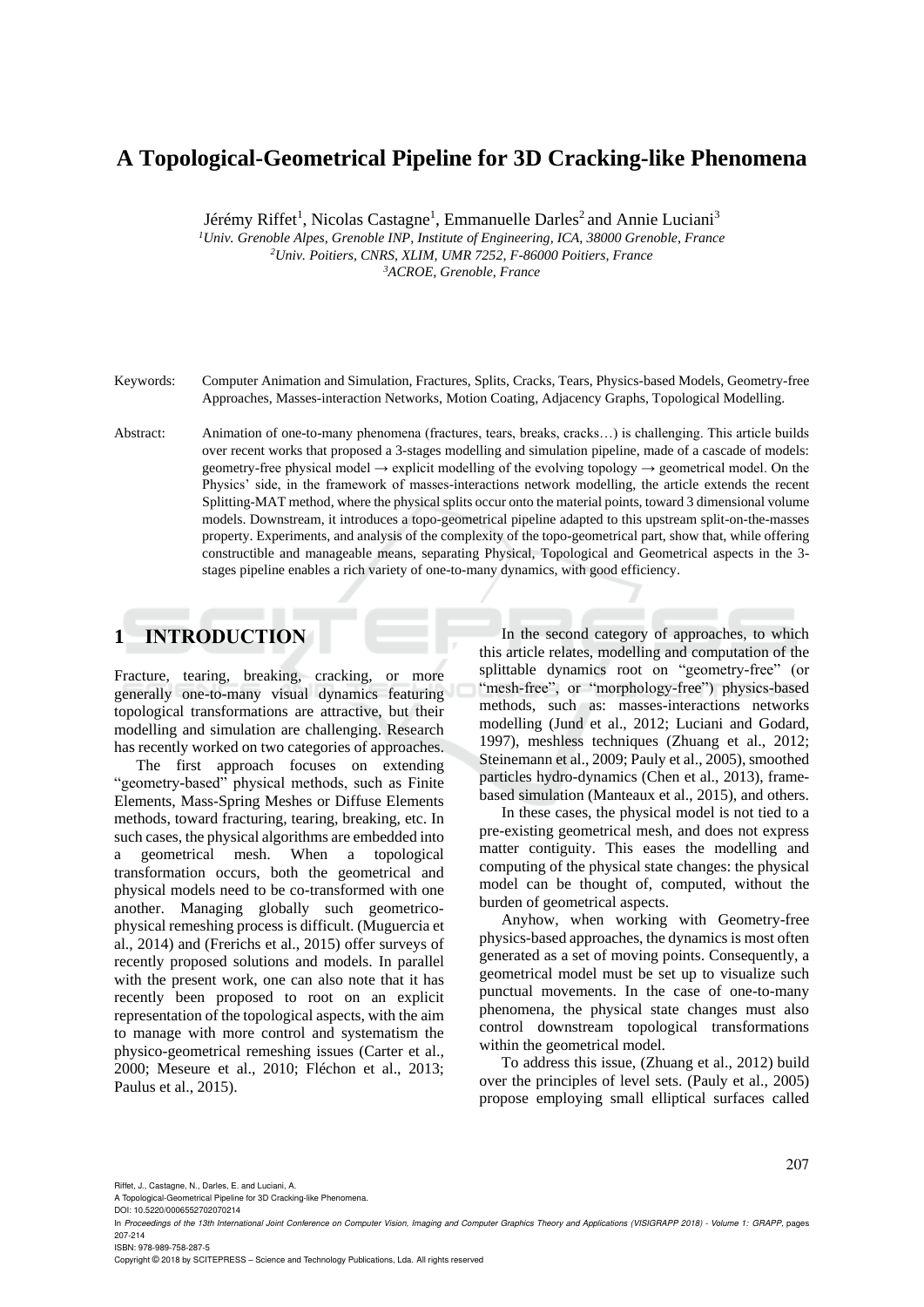

Figure 1: A cascading pipeline for the modelling and simulation of one-to-many phenomena.

surfels. (Steinemann et al., 2009) and (Chen et al., 2013) employ an adjacency graph set up over the moving particles.

Another recent proposal consists in introducing a model explicitly dedicated to the topological aspects. Besides first experiments in (Darles et al., 2011), (Jund et al., 2012) and (luciani et al, 2014) position a global modelling and simulation pipeline, made of a cascade of submodels, from upstream to downstream (Figure 1): a physics-based model  $\rightarrow$  a topological model  $\rightarrow$  a geometrical model. Employing a central topological model helps managing efficiently, systematically and formally the topological transformation, under control of the physics-based punctual movements. Also, segmenting the complete model in layers of submodels makes it possible to tie each of the models to a clearly delimited part of the final visual phenomena: splittable dynamics thanks to the physical model; management and transformations of the relations thanks to the topological model; geometry thanks to the geometrical model.

Recently, in the context of Geometry-free physics-based approaches, (Kalantari et al., 2014) extended masses-interactions networks modelling, by introducing the Splitting MAT system. This system allows the splits to occur directly on the material points, though without any computational overhead. However, Splitting MAT have not yet been employed within the global Physics  $\rightarrow$  Topology  $\rightarrow$  Geometry pipeline.

This article extends the original pipeline proposed in (Jund et al., 2012) and related articles to the cases where Splitting-MAT (Kalantari et al., 2014) are employed on the upstream Physics' side. Our contributions are:

1/ On the physics-based side, we extend the Splitting-MAT method to the case of splittable threedimensional volume models.

2/ Downstream, we introduce a topologicalgeometrical coating pipeline adapted to the splitting-MAT principles in 3D. We explain how the upstream split-on-the-masses property eases setting up the topo-geometrical process downstream.

3/ We present various experiments on fractures, breaks and tears phenomena. We show that the pipeline allows modelling and simulating a range of

fracturing/cracking/tearing effects with good efficiency, possibly at interactive frame-rate.

## **2 THE TOPO-GEOMETRICAL PIPELINE**

This section presents the proposed physical→topological→geometrical pipeline built over the Splitting MAT method. Section 2.1 summarizes the principles of the Splitting MAT physics-based system, and discusses the upstream physical model with Splitting MAT. Section 2.2 covers the data exported from the physics toward the topological, then geometrical stages. Section 2.3 provides details on the G-Map topological system we employ. Section 2.3 covers the topo-geometrical pipeline downstream: as originally proposed in (Jund et al. 2012), we present successively the *Construction*, *Association*, *Modification* and *Affectation* steps.

For more clarity, throughout this section, explanations are first based on an exemplary 2D model, which is globally summarized on Figure 3. In each paragraph, we briefly explain how the pipeline can be evolved to 3D volume models. The experimental models presented in section 3 are all 3D volume models.

#### **2.1 Physical Model with Splitting MAT**

The Splitting-MAT methodology extends the possibilities of masses-interactions networks modelling in regards to one-to-many phenomena (fractures, breaks, tears…), by enabling the splits to occur directly *onto* the MATerial points – the masses of the network. The method has a fully constant algorithmic complexity, and guarantees by construction the stability of the physics, no matter how the model evolves (break, tear, split…) during simulation. (Kalantari et al., 2014) provides details on the system and its stable computing cost.

Modelling with splitting–MAT starts by defining the smallest possible physical entities, corresponding to the fully-split state, by interconnecting some masses with physical interactions. Then, masses of various entities are united into *Mass-unions*. A Massunion is created by tying its masses one to another with *Duplets*. As long as a duplet remains active, the 2 tied masses remain in the same Mass-union, and will keep the same exact behaviour: same position, same speed. Each Duplet is associated with a *Sensor* which, when triggered, inactivates the Duplet.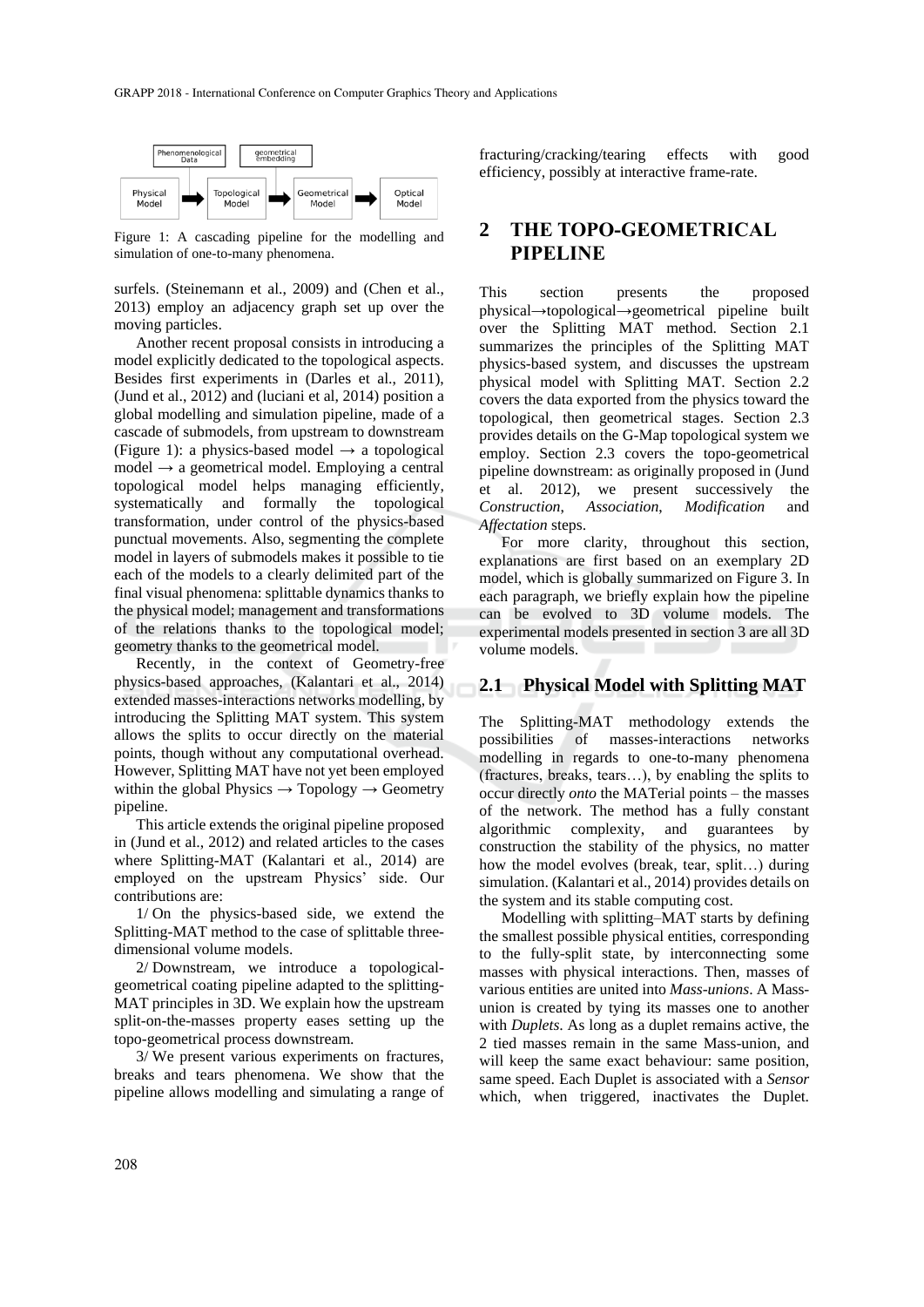Depending on the emerging phenomena, duplets may be progressively inactivated, leading to Mass-unions' splits. Hence, masses may progressively gain their autonomy, possibly down to the fully-split state.

When working with 2D models, each elementary physical entity could be made of 3 or 4 masses. Figure 3 (a, b, c, left side) explain how the physical model could be built while modelling, and split during simulation, in the case of a very simple exemplary 2D model made of only 4 elementary physical entities, 13 masses, and 5 Mass-unions.

In this work, on the physics-based side, we extend the Splitting-MAT method to 3D volume models – where only surfacic models where presented in (Kalantari et al, 2014). To work in 3D, each elementary physical entity can be made of 8 masses, and various interactions, that form a hexahedral physical entity (Figure 4a). Then, up to 8 masses taken from 8 different smallest physical entities are tied into initial Mass Unions, by using a minimum of 7 duplets (Figure 4b). During simulation, the splitting process is then exactly the same as in 2D, even though each mass has a 3D position and velocity.

#### **2.2 Data Passed to the Topo-geometric Stage**

In our proposed pipeline, only phenomenological data generated from the physics-based model are passed to the topo-geometrical level. Two categories are considered in this work.

The first consists in the punctual movements of each of the masses of the physical model, sampled at the physics' simulation frequency, no matter they are gathered in Mass-unions or not. Each of these punctual movements is called an *evolution function*  (Luciani et al., 2014).

The second consists in the state of the Massunions. This data stream is new as compared to (Luciani et al., 2014), which did not employ Splitting MAT. The Mass-unions' state data stream is eventbased: whenever a Mass-union splits in the physics, the indexes of the masses forming the newly created Mass-unions are passed to the downstream model along with the date of the event.

#### **2.3 Adjacency Graphs Fundamentals**

In order to handle easily and formally topological constructs and modifications in large volume sets, we employ a structure that stores cells adjacencies. There exist many graph models in the literature, such as for example half-edges graphs.



Figure 2: Two darts sewed by  $\alpha_0$  link form an edge (black lines). Several edges sewed by  $\alpha_1$  links (red curves lines) form a face. Several faces sewed by  $\alpha_2$  links (green large dotted lines) form a volume. Several volumes sewed by α<sup>3</sup> links (blue thin dotted lines) form one connected component.

In this work, we employ the generalized map formalism (Lienhart, 1994). Each cell in dimension N (N>0) is created by sewing different N-1-D cells to obtain a N-D cell. Hence, a 1D cell (topological vertex) is created by sewing 0D elementary cells called "darts". Sew operations are mathematically defined as bijective functions  $\alpha_i$  (with *i* the dimension of the sew operation) called involutions. The N-D topological cells are the nodes of the adjacency graph, and the involutions represent its edges. Topological cells, such as topological vertices, edges or faces, then correspond to a set of darts that are sewed with each other's with chosen involutions, called *orbit* (Figure 2).

Interestingly, the system enables finding any adjacency relations quickly and automatically, by using simple graph scanning. Additionally, it builds on generic principles to guarantee consistency and coherency of the topology during construction, and whenever performing any topological modification.

#### **2.4 Topo-geometrical Pipeline**

Downstream Physics, to finally obtain a visible evolving geometry, the proposed topo-geometrical pipeline roots on 4 steps: in first, during the modelling stage, construction and association steps. Secondly, during the simulation stage, modification and affectation steps.

#### **2.4.1 Construction**

The first step, called *Construction*, consists in building an initial topology, which will be the core of the entire topo-geometrical pipeline and will be evolved during simulation.

As compared to (Kalantari et al, 2014), employing Splitting MAT in the Physics makes it possible to build a simple base topology. This is a important advantage as compared to previous works on the 3 stages pipeline that did not employ Splitting-MATs.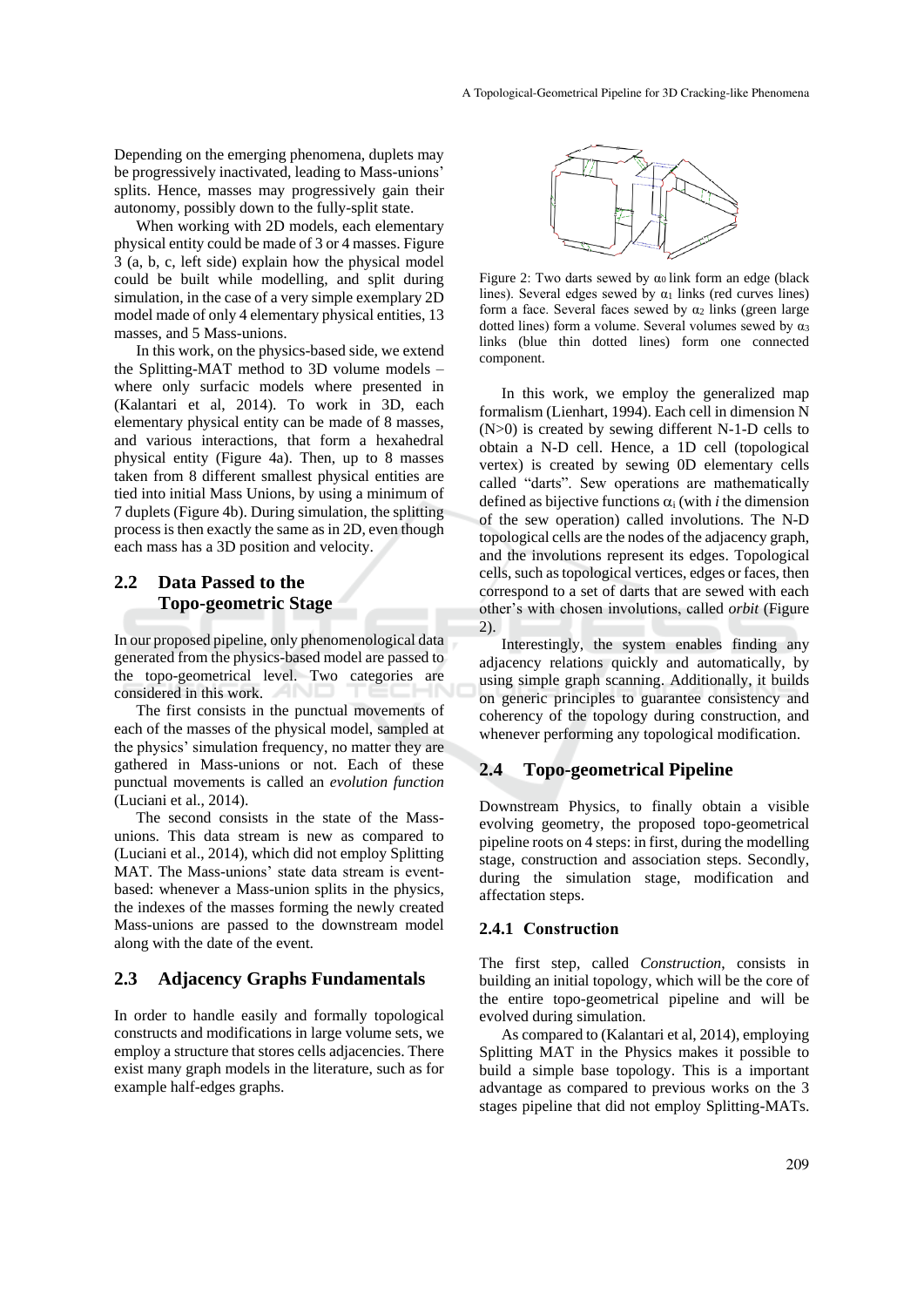This base topology can be obtained simply by employing a building process similar to the physical model's building process.

Figure 3a shows how the base initial topology obtained in the case of simple use-case 2D model. It is made 4 topological polygonal faces, sewed with each other to form a single large polygonal surface. Hence, each 2D elementary physical entity corresponds to a polygonal face.

When working with 3D volume models, the building of the base initial topology follows the same process. Though, instead of leading to polygonal faces, it results in tetrahedral topological volumes, sewed in  $\alpha_3$ . Each of these volumes corresponds to an elementary entity in the physical model. Noticeably, besides the *base* topology discussed in this article, it would be equally possible to experiment with other topologies (e.g. refined).

#### **2.4.2 Association**

*Association* consists in bijectively associating each evolution function to one or several elements in the topological structure (darts, orbits, etc.).

Employing Splitting-MATs on the physical level enables a cunning association strategy, as compared to previous works without Splitting MATs. This association is achieved by traversing the topological structure in the same order the physical model was built. During this scan, the evolutions functions are associated one after another to a selected orbit in the topological model.

In 2D, the proposed association roots on the notion of *face's corner*, topologically defined as the set of darts in the orbit $\leq \alpha_1 >$  of a chosen dart. Figure 3b illustrate the resulting Association in the case of the simple 2D exemplary model. Each evolution function (each moving material point) is associated with a single face's corner orbit in the topological structure. For example, the topological vertex in the centre of the topological model is made of 4 face's corners, each one gathering 2 darts. These 4 face's corners are associated to the 4 corresponding evolution functions output from the physics model. It should be reminded that, since masses will keep the same exact position as long as they remain in the same Mass-Union, the corresponding face's corners will be associated downstream to this unique position, until a split occurs in the Physics.

The proposed association strategy extends rather simply to 3D, by considering the notion of *volume's corner*, instead of face's corner. A volume's corner is topologically defined as the set of darts in the orbit<  $\alpha_1, \alpha_2$  of a chosen dart. Hence, as we use tetrahedral

volumes in the Experiment section, we simply have to associate each evolution function with a single volume's corner (instead of a face's corner).

In G-Map data structure, storing associations in the topology is achieved by storing the evolution function's index in the orbit. Constant time access is achieved from any dart of the orbit to the value (i.e position) of the associated evolution function.

#### **2.4.3 Modification**

During simulation, the *Modification* step consists in progressively transforming the topological model, to implement topologically fractures and splits under control of the Physics. As compared to (Luciani et al., 2014), employing splitting MATs upstream enables a more direct control of the topological transformations, thanks to the events received whenever a Mass-union splits in the Physics. In the case of our 2D simple exemplary model, the modification process would simply consist in unsewing from each other's the face's corners which *ids* are not any more in the same Mass-union (figure 3c). In this process, the GMap's implementation automatically maintains the consistency of the topology, so avoid non-manifold topology. As a consequence, in 2D, unsewing two face's corners ultimately, and automatically, results in separating topological edges.

When working with 3D volume models, a Massunion splits results in separating the two corresponding volume's corners (instead of face's corners). Even in the third dimension, the GMap's implementation ensures the consistency of the topology. Consequently, unsewing the 2 volume's corners automatically unsews all the  $\alpha_3$  links between the adjacent darts of these corners. This results in separating faces of two adjacent topological volumes. We can retrieve in constant time the involutions to unsew in response to a split event received from the physical model by the simple correspondences between the upstream physical masses and the topological face's corners in 2D (or volume's corners in 3D) of the base topology.

#### **2.4.4 Affectation and Geometrical Model**

During simulation, *Affectation*, consists in setting up on each rendering step a visible geometry, by embedding geometrically the topological map. With this step, the one-to-many phenomena are finally shaped to the eye.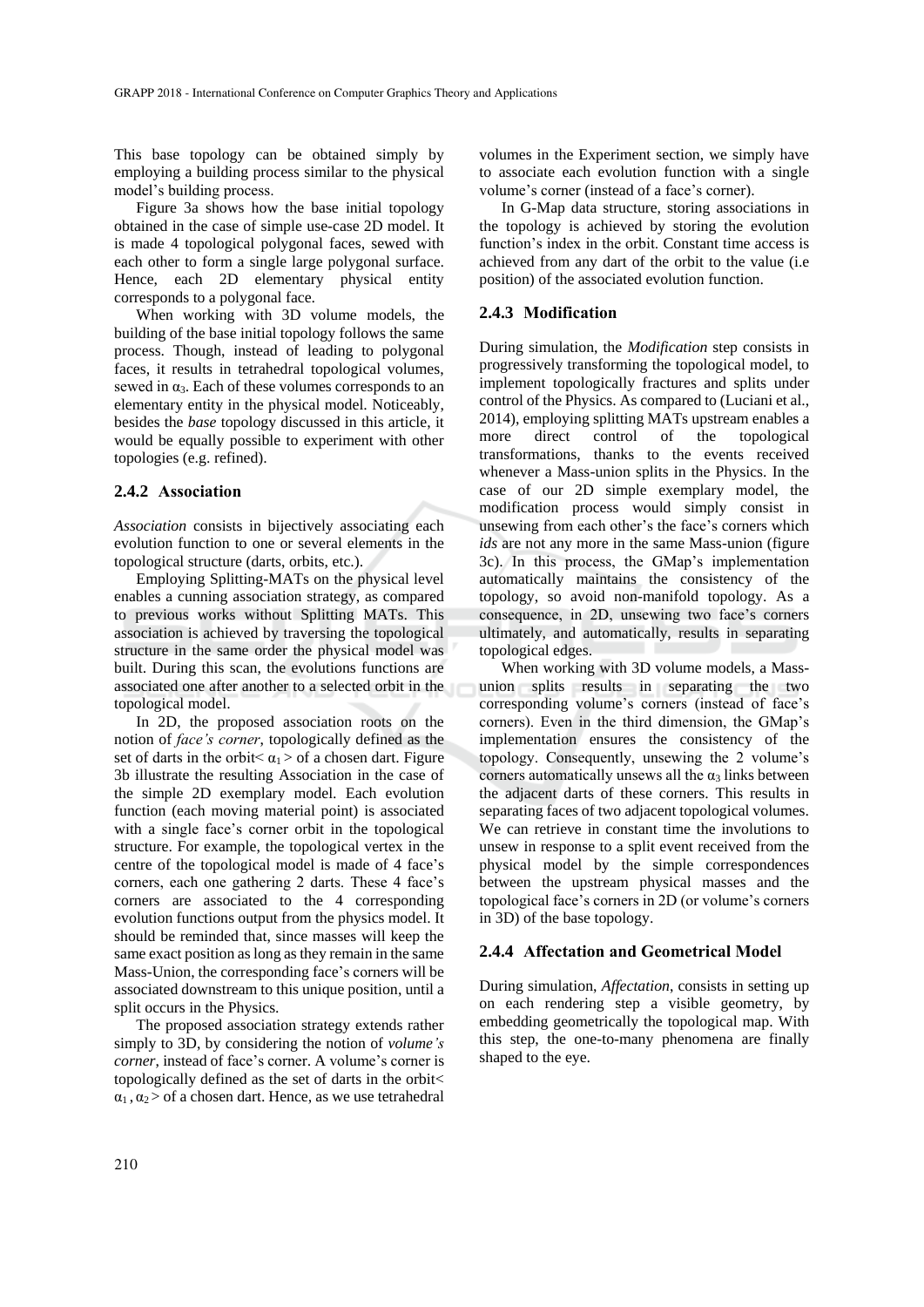

Figure 3. Simple exemplary 2D model illustrating the topo-geometrical Pipeline's Steps. **(a) Construction process**. Left figure: elementary physical entities, made of masses (yellow circles) linked by interactions (dot lines), and Mass-Unions. In the centre of the model, 3 duplets (red dot ellipses) initially gather 4 masses (yellow circles) taken from 4 different elementary physical entities into a single Mass-union (black ellipses). As long as these 3 duplets remain active, these 4 masses will share the same exact positions while computing. Central figure: while Mass-unions remain unsplit, all the masses gathered in each Mass-union behave as a single mass (orange circle). Right figure: the construction of the base topological structure inspired by the physics network. **(b) Association**. Association is based on the order of mass's placements (numbers) in the physics model. **(c) Modification**. In case the duplet between the mass 5 and 8 is inactivated by its Sensor, then the Mass-union splits into two Mass-unions: some masses previously tied are now separated. This information are used in the topological model to unsew in α<sup>2</sup> the two associated faces' corners (face's corner 2 with 11, and face's corner 5 with 8**). (d) and (e) Affectation step.** Two embedded geometry obtained from the topological structure in the course of the simulation. The first is the geometry of the topological model before the split, and the second is the geometry of the topologic model after the split. Only the edges that are free in  $\alpha_2$  (red large lines) are rendered in the geometric model.

The position given to each geometrical vertex can be the current value of the evolution function associated to any of the sewed face's corner forming the topological vertex.

To exemplify, in the case of our 2D simple model, in figure 3d before the split and 4e after the split, we choose the following geometrical embedding: each topological vertex becomes a geometrical vertex, each unsewed topological edge (without  $\alpha_2$ 

involution, in red) becomes a geometrical edge, etc. Hence, topological faces sewed with each other's are rendered as a single connected geometrical face.

When working with 3D volume models, the process is similar. We just have to take into account the third dimension's topological elements: the topological volumes. When several topological volumes are sewed, only the unsewed faces are rendered, so as to form a single large connected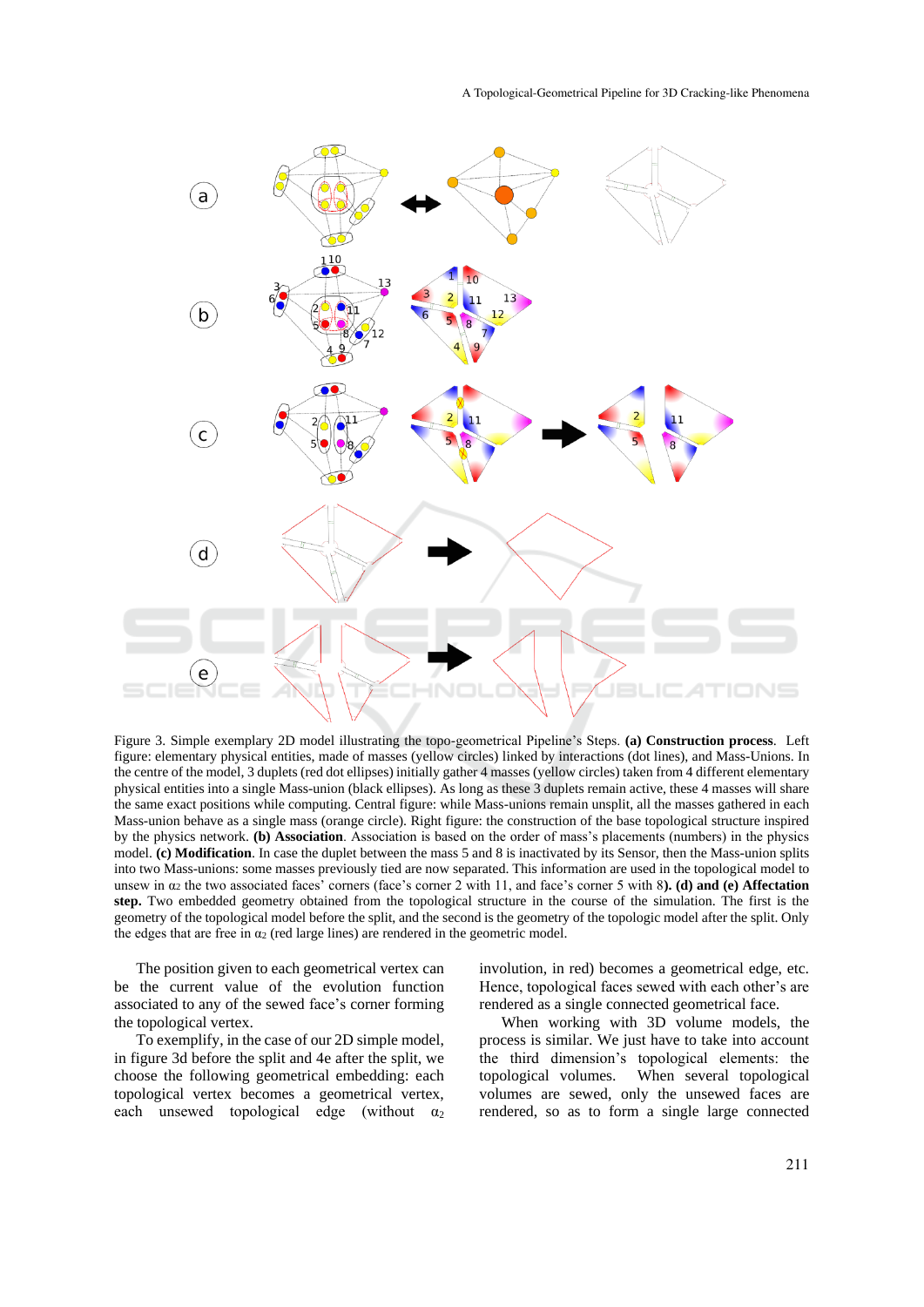

Figure 4: (a) Elementary physical tetrahedral entities with, in blue, constraint viscoelastic interactions. (b) The set of 7 duplets, that initially gathers 8 masses taken from 8 different elementary entities into a single Mass-union. The experimental model gathers 70x70x10 elementary physical entities.

component. This means that several sewed topological volumes in  $α_3$  are rendered as a single geometrical volume. This is made very easy thanks to the topological model: the faces of such connected components are simply those which  $\alpha_3$  involutions are free. More complex geometrical embedding are possible, for example, one could also choose to embed another, possibly more complex, geometry, such as for example: adding geometrical vertices on the centre of each geometrical face; creating geometrical vertices in the centre of each topological volume; etc.

# **3 EXPERIMENTS AND COMPLEXITY**

For the following experiments, the Physics network upstream is made of 70x70x10 hexahedral basic physical entities. Each entity, corresponding to the fully-split state, is made of 8 masses, and 16 interactions, forming a hexahedral physical entity (Figure 4a). Then, these entities are tied to each other's with Duplets (Figure 4b), so as to form a large 3D physics-based splittable block. To trigger duplet's inactivation, we employ distance Sensors mounted between two masses chosen in adjacent entities outside the Mass-union. In this article, from an experiment to another, only the physical parameters values, and the initial state, are modified.

On the topological side, the base topological model is made of 70x70x10 topological cubic volumes that are sewed with each other's to form a single large parallelepiped block (Figure 5).

The two animations shown on Figure 6a and Figure 6b were both achieved with the same exact physical, topological and geometrical models. The physical model stands for a slightly deformable matter, in which Sensors' thresholds are chosen nonhomogeneous, so as to spread various cracking lines



Figure 5: The 3D volume topological model is inspired from the building process employed in the physics' model: 70x70x10 topological cubic volumes are sewed to each other's.

in the matter. In between the two animations, only the initial state of the physical model differs. Depending on this initial state, cracks emerge and propagate at various places in the simulation.

The example shown on Figure 7 illustrates possibility of thoroughly different effects with the pipeline. In the physical model, the parameters are set to achieve a very deformable matter behaviour – like a thin sheet or soft body. Then, the Sensors' thresholds controlling Duplets inactivation are chosen inhomogeneous over the model: the distance thresholds are made smaller along a vertical line close to the centre of the model. Hence, we favour a chosen tear propagation line in the model.

The videos associated with this paper (*http://147.171.151.195:8080/fbsharing/LTWswZVk*) provide other examples illustrating further variability in the obtainable behaviours and renderings

In all these experiments, the physical model is run at 1050Hz: employing Splitting MAT leads to a fully stable complexity, no matter the occurring splits. The topo-geometrical part of the pipeline is run at 50 Hz, and we achieved interactive framerate for all our experiments on a standard PC.

The algorithmic complexity of the Modification step starts by analysing the received Splitting-Mat events. For each newly created sub-Mass-union, a local scan of orbit $\leq \alpha$ 1,  $\alpha$ 2> is performed to determine which volume's corners should be unsewed from each other's. The complexity is  $O(n*m*(n+2k))$ , with n the number of masses in the new Mass-union, m the number of faces incident on the volume's corner, and k the number of darts in each visited face. The number of split events to process on each step is the number of splits that occurred in the physics since the last execution of the topo-geometrical pipeline. Hence, in case many Mass-unions have split in the physics, the duration of the topological Modification step might be penalized. However, separating the physics from the geometry implies that this might only impact the stability of the visual framerate, but not at all the consistency of the physical simulation. As for it, the memory complexity of the topological model is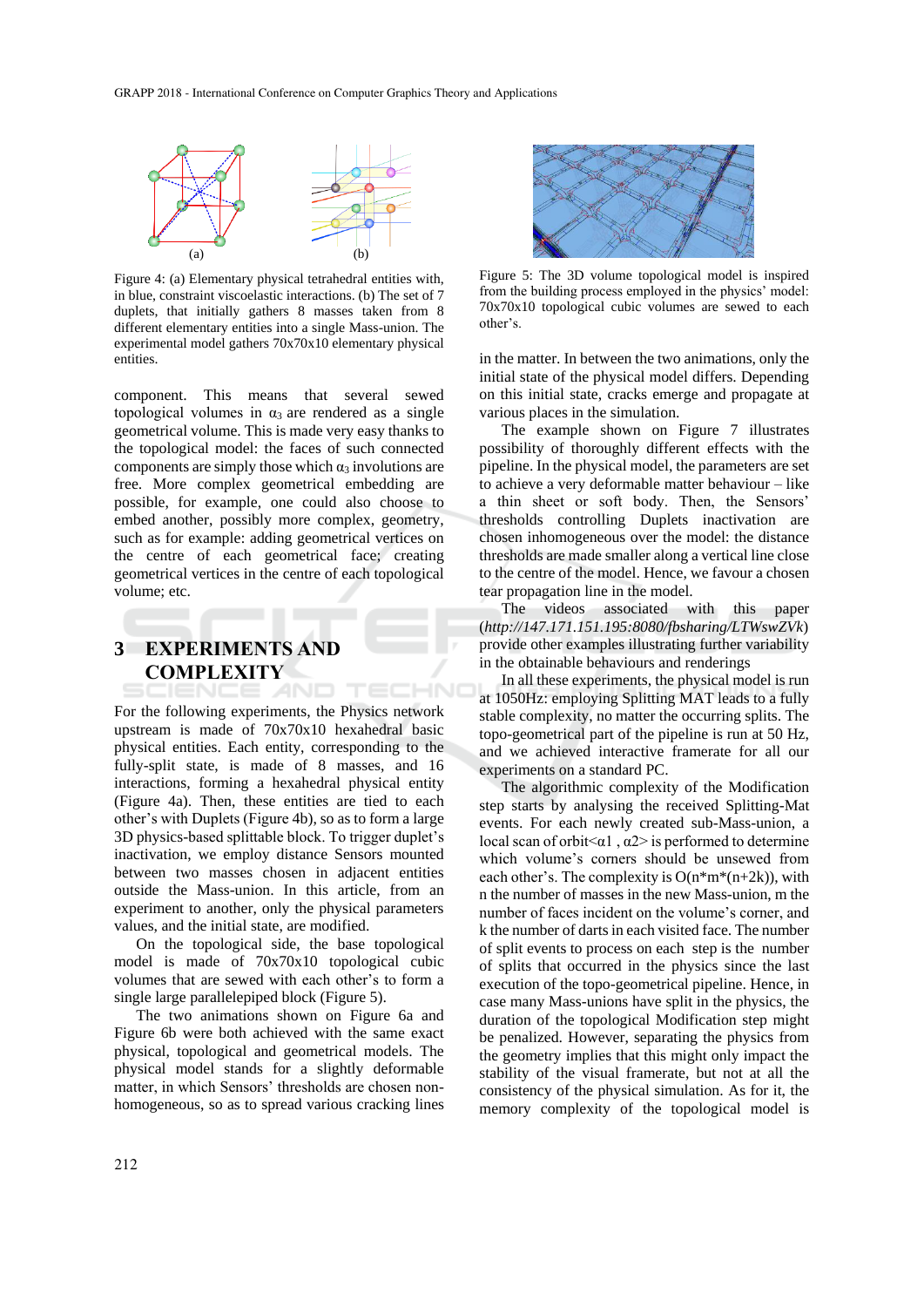

Figure 6: Emergence of tears in the matter. The same exact physical, topological and geometrical models are used for a) and b). Depending on the initial state of the physical model, various tears will emerge.



Figure 7: Tearing of a very deformable thin matter bloc. A tearing line is favoured by employing lower Sensor threshold in the centre of the physical model. (a) Direct representation of the physical model, by using a sphere on each mass. (b) Representation of the topological model, in which sewed and unsewed faces are rendered with distinct colours, allowing to pursue the evolving topological modifications. (c) Rendering of the finally obtained geometrical model.

constant throughout simulation, thanks to the use of the GMaps formalism: the number of darts is never changed, even when topology is modified.

## **4 CONCLUSIONS**

This paper proposed new contributions to the today's stream of research that envisages employing explicit representations of the topological aspects to root the coating processes over geometry free physics-based methods. The general pipeline is made of cascading models: physical  $\rightarrow$  topological  $\rightarrow$  geometrical.

On the physical side, we extended the Splitting-MAT methodology, which enables the split to occur onto the material elements, to 3D volume models.

We then introduced downstream a topologicogeometrical pipeline adapted to this property of the upstream physical model. As compared to previous

works on the 3-stages pipeline, which did not employ Splitting MAT, the split-on-the-masses property allows building rather simply a *base* topological model, and further enables a cunning handling of the topological transformations of this base structure during simulation, under control of the Physics.

The obtained results exhibit precision in both the dynamics and the visual (geometrical) aspects. Hence, the Splitting MAT-powered 3-stages pipeline, while being manageable, does not limit the richness of the desired dynamics (dynamics of the fracture and splits, propagation, etc.). Finally, a theoretical and practical measure of the complexity of the topologico-geometrical part shows that the pipeline competes with integrated approaches and qualifies for real time implementations.

In the future, we plan to creatively experiment with more diverse constructs. Indeed, handling physics (dynamics) / topology (spatial relations) /